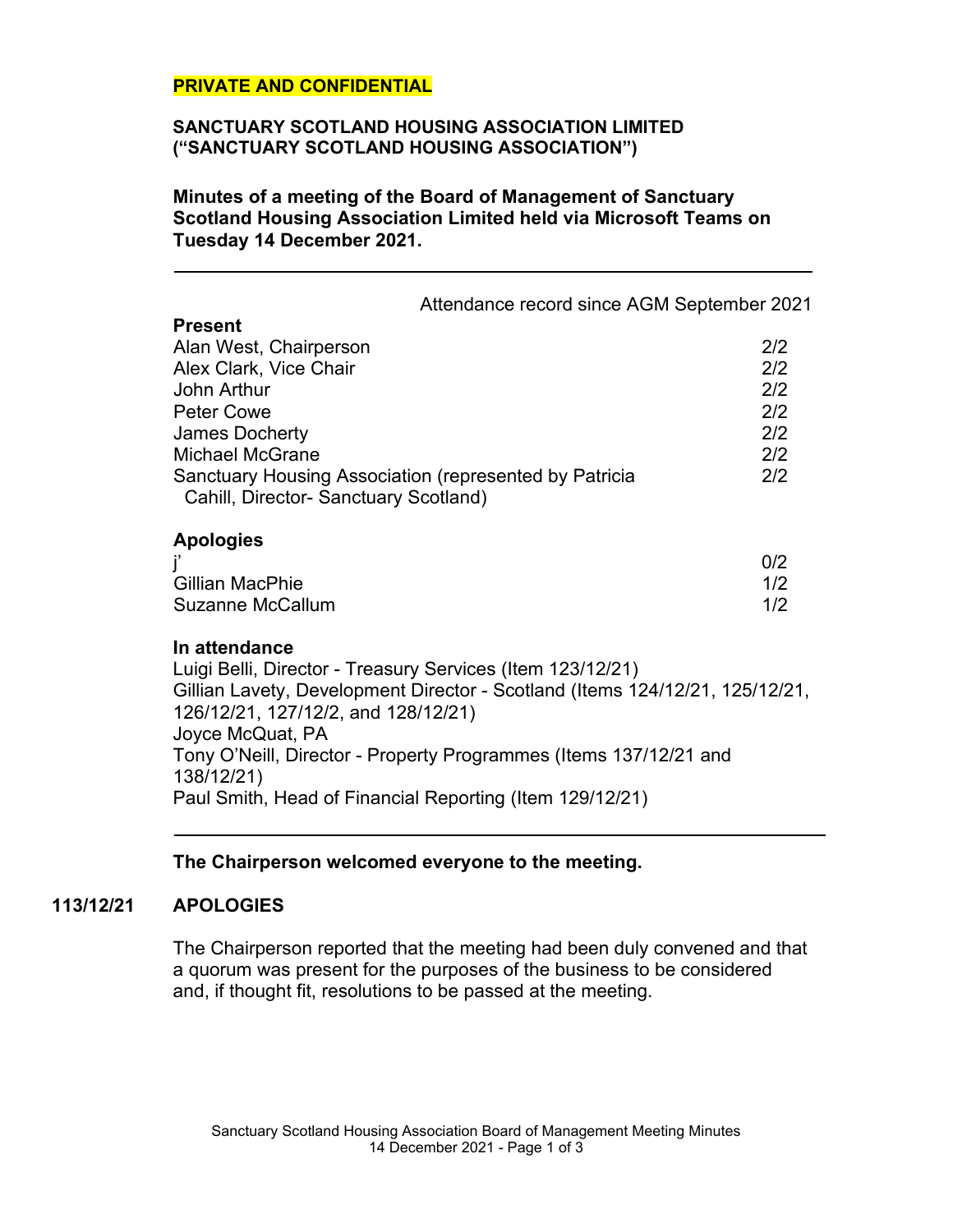## **PRIVATE AND CONFIDENTIAL**

### **SANCTUARY SCOTLAND HOUSING ASSOCIATION LIMITED ("SANCTUARY SCOTLAND HOUSING ASSOCIATION")**

## **114/12/21 DECLARATIONS OF INTEREST**

The Chairperson reminded members of the need, in accordance with the provisions of Sanctuary Scotland Housing Association's Standing Orders, to disclose any personal interests in relation to matters under consideration at the meeting that were out with the annual declarations made.

It was noted that such disclosures would be recorded under the relevant agenda items for ease of reference when producing 'extract minutes'.

# **115/12/21 MINUTES OF THE BOARD OF MANAGEMENT MEETING HELD ON 14 SEPTEMBER 2021**

The minutes of the meeting of the Board of Management held on 14 September 2021 were approved.

# **117/12/21 SCHEDULE OF ACTIONS AND DECISIONS OF SPECIAL COMMITTEES**

The Board of Management considered a report submitting the schedules of actions and decisions of the Central Area Committee meeting held on 17 November 2021 and the North East Area Committee held on 18 November 2021.

Decision: The Board of Management approved the election of Alex Clark as Chairperson of both the Central Area Committee and the North East Area Committee.

# **119/12/21 DIRECTOR'S REPORT**

The Board of Management considered a report providing an update on issues relating to Sanctuary Scotland Housing Association and its activities, which were not reported under other items on the agenda and to seek approval for items of an operational nature that lay within the Board of Management's remit.

Decision: The Board of Management approved John Arthur's membership of the Board of Management for a further three-year period.